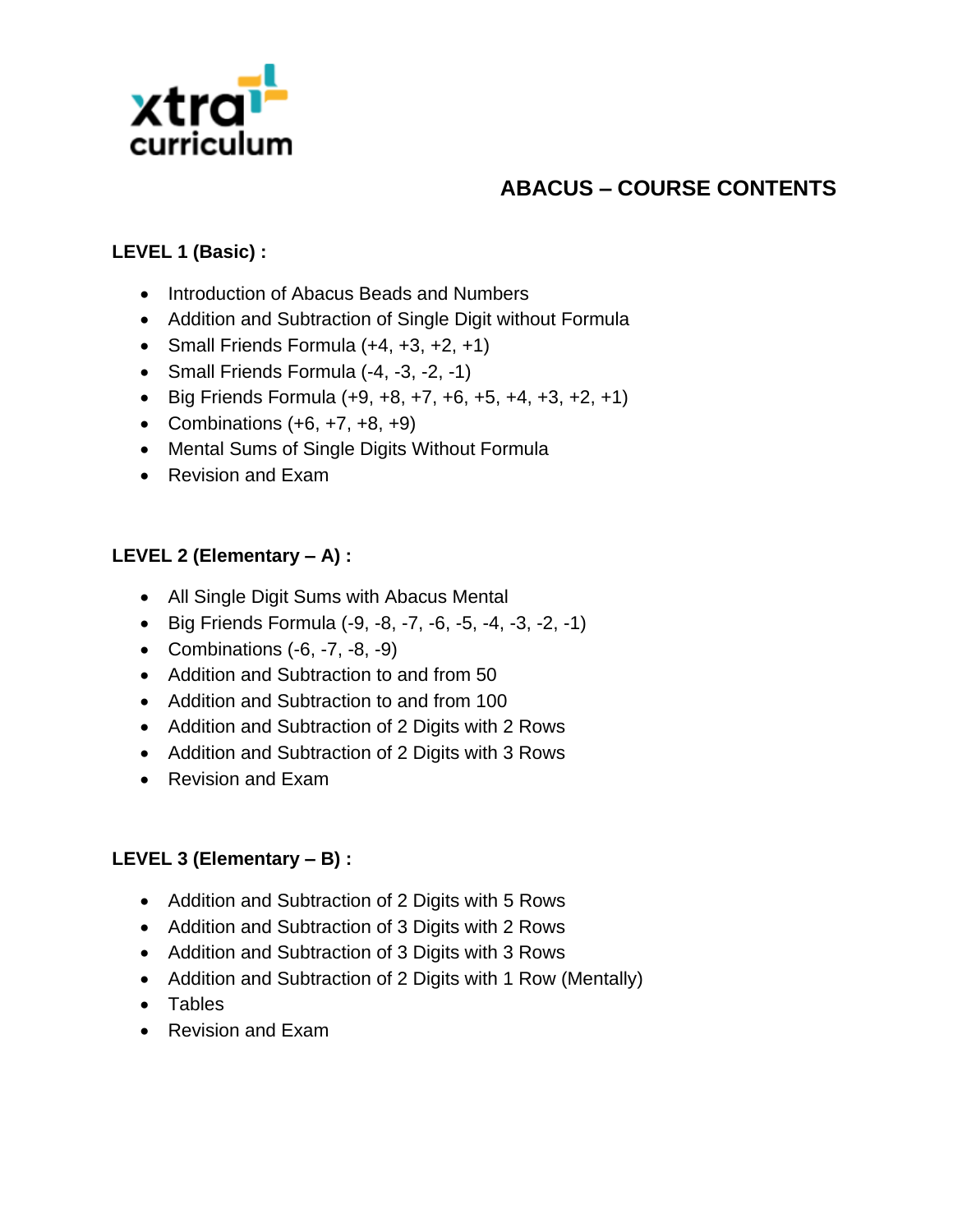

# **ABACUS – COURSE CONTENTS**

## **LEVEL 4 (Intermediate - A) :**

- Addition and Subtraction of 2 Digits with 6 Rows
- Addition and Subtraction of 3 Digits with 4 Rows
- Addition and Subtraction of 1 Digit with 7 Rows (Mentally)
- Addition and Subtraction of 2 Digits with 3 Rows (Mentally)
- Multiplication of 2 Digits with 2 Digits
- Multiplication of 2 Digits with 1 Digit (Mentally)
- Revision and Exam

#### **LEVEL 5 (Intermediate – B) :**

- Addition and Subtraction of 2 Digits with 8, 9, 10 Rows
- Addition and Subtraction of 4 Digits with 4, 5 Rows
- Addition and Subtraction of 2 Digits with 4 Rows (Mentally)
- Addition and Subtraction of 1 Digit with 9 Rows (Mentally)
- Multiplication
- Introduction of Division
- Division of 2, 3 Digits with 1 Digit (Mentally)
- Revision and Exam)

## **LEVEL 6 (Higher – A) :**

- Addition and Subtraction of 1, 2, 3, 4 Digits with 12 Rows
- Addition and Subtraction of 5 Digits with 5 Rows
- Addition and Subtraction of 2 Digits with 6 Rows (Mentally)
- Multiplication of 3, 4 Digits with 1 Digit (Mentally)
- Division of 3, 4, 5 Digits with 2 Digit (Mentally)
- Multiplication of 2 Digits with 2 Digits
- Division of 3, 4 Digits with 2 Digits
- Revision and Exam